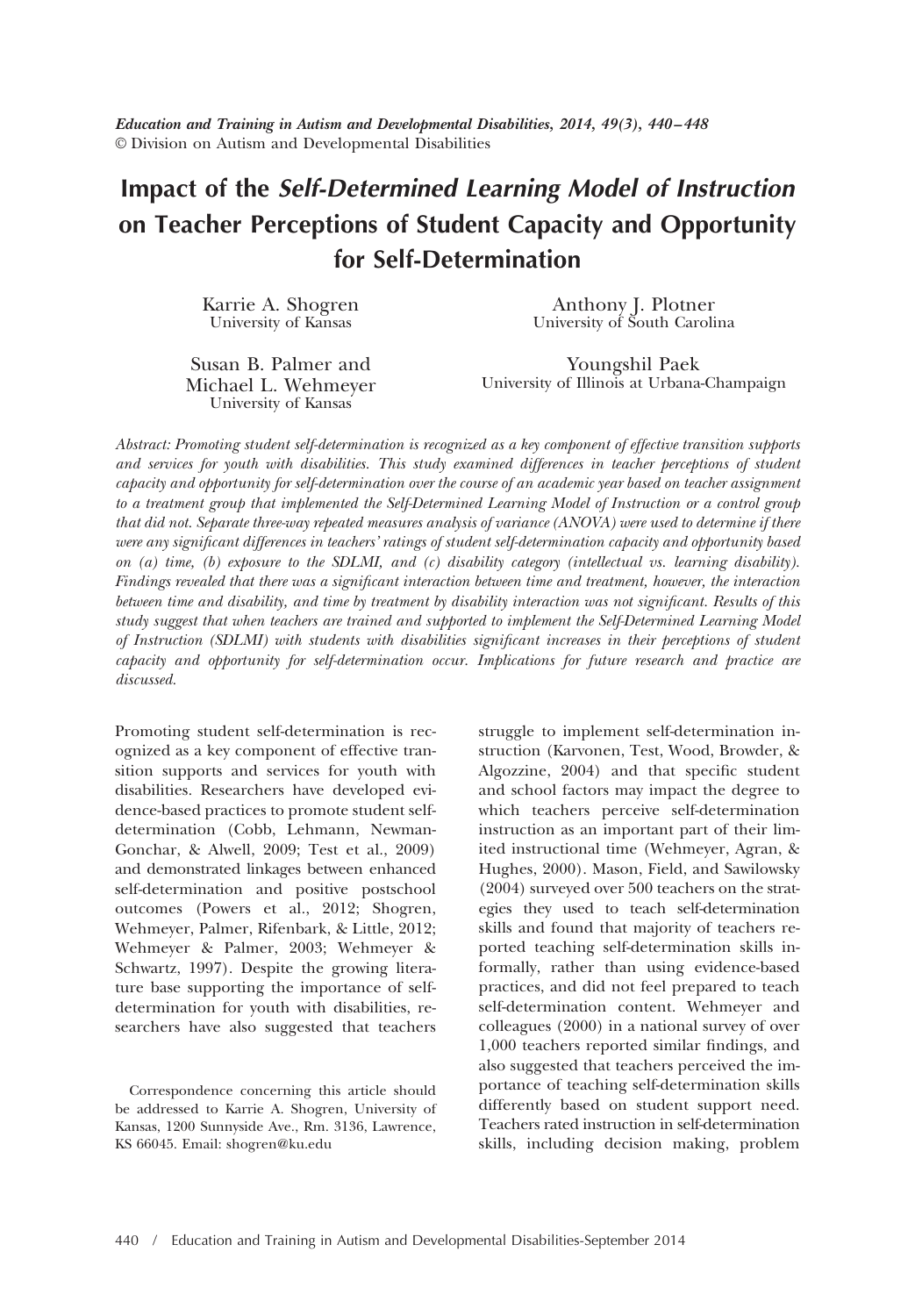solving, goal setting, self-management, advocacy, self-awareness as more important for students with mild disabilities than for students with severe disabilities, the only exception was choice-making skills.

Researchers have also compared teacher and student ratings of student capacity and opportunity for self-determination and found discrepancies (Carter, Trainor, Owens, Sweden, & Sun, 2010; Shogren et al., 2007). For example, Carter and colleagues (2010) compared student and teacher ratings on the *AIR Self-Determination Scale* (Wolman, Campeau, Dubois, Mithaug, & Stolarski, 1994), an assessment that explores student capacity and opportunity for self-determination, and found that students consistently rated their capacity higher than teachers. The authors suggest this may result from teachers not having insight into student self-determination because teachers do not have opportunities to observe students practice these skills. Shogren et al. (2007) found similar patterns of discrepancies, and both research teams found that teacher ratings of student opportunities for self-determination did not predict capacity ratings, suggesting a disconnect between opportunities provided at school and changes in student and teacher perceptions of student capacity for self-determination.

In order for educators to maximize selfdetermined behaviors in their students, opportunities must be provided in environments that lead to enhancements in student selfdetermination. And, researchers have shown when self-determination interventions are systematically implemented in schools, changes in student self-determination result (Wehmeyer, Palmer, Shogren, Williams-Diehm, & Soukup, in press; Wehmeyer et al., 2012). For example, Wehmeyer et al. (2012) reported the results of a group randomized control study of the efficacy of the *Self-Determined Learning Model of Instruction* (SDLMI; Wehmeyer, Palmer, Agran, Mithaug, & Martin, 2000) for improving student self-determination outcomes, documenting that the SDLMI led to significantly greater increases in student's self-reported self-determination levels in the treatment group, although disability label (intellectual disability vs. learning disability) influenced outcomes. Wehmeyer et al. (2012) did not, however, explore changes in teacher perceptions of student capacity and opportunity for self-determination. The purpose of this paper, therefore, is to address this gap in the literature, and explore differences in teacher perceptions of student capacity and opportunity for self-determination over the course of an academic year based on teacher assignment to a treatment group that implemented the SDLMI or a control group that did not.

## **Method**

#### *Participants and Procedure*

Student participants were 312 high school students receiving special education services under the categorical label of intellectual disability (30%) or learning disability (70%). The mean age of the student participants was 16.5  $(SD = 1.40;$  Range 13.5–21.3), and the sample was 56% male and 44% female. There were 57 teacher participants, with each teacher working with between one and  $15$  students  $(M = 4)$ participating in the project. Teachers ranged in age from 23 to 61 years  $(M = 40.6, SD =$ 10.4), and had between 1 and 36 years of teaching experience  $(M = 12.4, SD = 8.8)$ . All teachers were certified to teach special education, and 11% had received their certification through an alternative route to certification. Fifty two percent had a master's degree in special education or a related field. The overwhelming majority (94%) of teachers reporting that they had learned about strategies to promote self-determination prior to the start of the study, with the majority reporting they had heard about self-determination through conference presentations (54%) or district inservices (44%). However, over 50% of teachers reported that they currently did not have any students using self-determination or leadership strategies. There were no significant differences in teacher demographic characteristics across the control and treatment group.

Participants were recruited from 38 high school campuses in 20 school districts in the Midwest and South Central United States to participate in a randomized control trial examining the impact of the *Self-Determined Learning Model of Instruction* (SDLMI) on student outcomes. To recruit participants, special education administrators (e.g., directors of special education, transition specialists)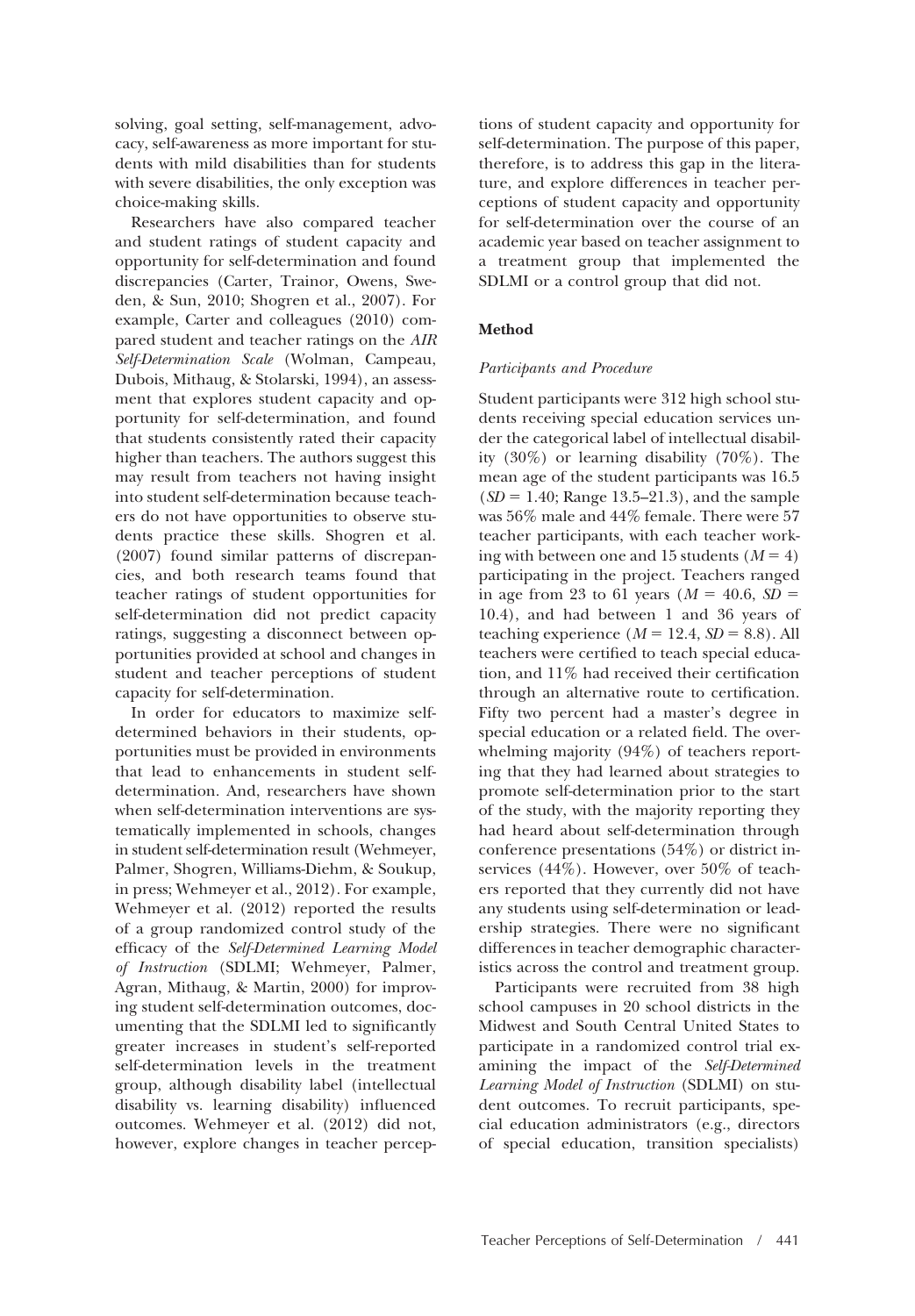were contacted. Interested districts identified campuses and special education teachers to participate. Teachers then identified students and parent/guardian consent forms were sent home with students. Each campus was randomly assigned to the treatment or control condition. In Year 1 of the project, teachers at treatment campuses were trained to implement the SDLMI, and received ongoing support from project staff to implement over the course of the year. Control campuses did not receive any training and continued "business as usual." Baseline data collection occurred prior to training and SDLMI implementation, and included teacher and student assessments of self-determination. The same assessments were repeated at the end of the year after implementation in the treatment group. In the second year of the project, the control campuses also received training and support, and self-determination was assessed again at the end of the second year. Wehmeyer et al. (2012) reported analyses of the student selfreport data on self-determination, documenting that students showed significant increases in self-determination when exposed to the SDLMI on the *AIR Self-Determination Scale* as well as another measure, *The Arc's Self-Determination Scale* (Wehmeyer & Kelchner, 1995). In the present study, teacher report data from the *AIR Self-Determination Scale* (the only selfdetermination assessment that has a teacher report form) was used to address our research question.

#### *Intervention*

Teachers in the treatment group received training on the *Self-Determined Learning Model of Instruction* (SDLMI; Wehmeyer, Palmer, et al., 2000). The SDLMI was designed to be a model of instruction that provided teachers with a framework to teach students to identify personal goals, develop an action plan to go after those goals, and evaluate their progress. The SDLMI incorporates skills associated with self-determined behavior (e.g., problem-solving, goal setting, self-regulation) and studentdirected learning strategies. Implementation of the SDLMI occurs in three phases: Set a Goal (Phase 1), Take Action (Phase 2), and Adjust Goal or Plan (Phase 3). Each instructional phase presents a problem to be solved

by the student, and teachers support students to work through four *Student Questions* to guide them through solving the problem posed in each phase. Each question is linked to a set of *Teacher Objectives* and a list of *Educational Supports* that teachers can use to enable students to self-direct learning. The SDLMI can be overlaid on any curricular area, and in this study teachers implemented the SDLMI in a variety of classes and instructional activities. Further detail about the SDLMI can be found in Wehmeyer et al. (2000).

## *Instrumentation*

*The AIR Self-Determination Scale.* The AIR Self-Determination Scale is a criterion-referenced measure of the capacity and opportunity for self-determination of students with disabilities (Wolman et al., 1994). There are three versions of the AIR, the Student, Educator, and Parent version. The AIR-Educator version was used in this study and includes 30 questions rated on a five point Likert scale. The 30 questions are organized into five sections. The first three sections ask teachers to rate student knowledge, ability, and perceptions related to self-determination. The last two sections ask teachers about their views of student's opportunities for self-determination at school and at home. The first three sections contribute to a capacity subscale score, and the last two to an opportunity subscale score. The authors of the scale suggest an overall self-determination score can be calculated by summing the capacity and opportunity subscale scores.

The AIR was developed and normed with 450 students with and without disabilities in California and New York (Wolman et al., 1994), and shown to have adequate reliability and validity (Mithaug, Campeau, & Wolman, 2003). Recent research (Shogren et al., 2008) suggested that the AIR-Educator is best conceptualized at the subscale level (i.e., capacity and opportunity), because of issues with model fit when a higher-order self-determination construct is introduced.

#### *Analyses*

Separate three-way repeated measures analysis of variance (ANOVA) were used to determine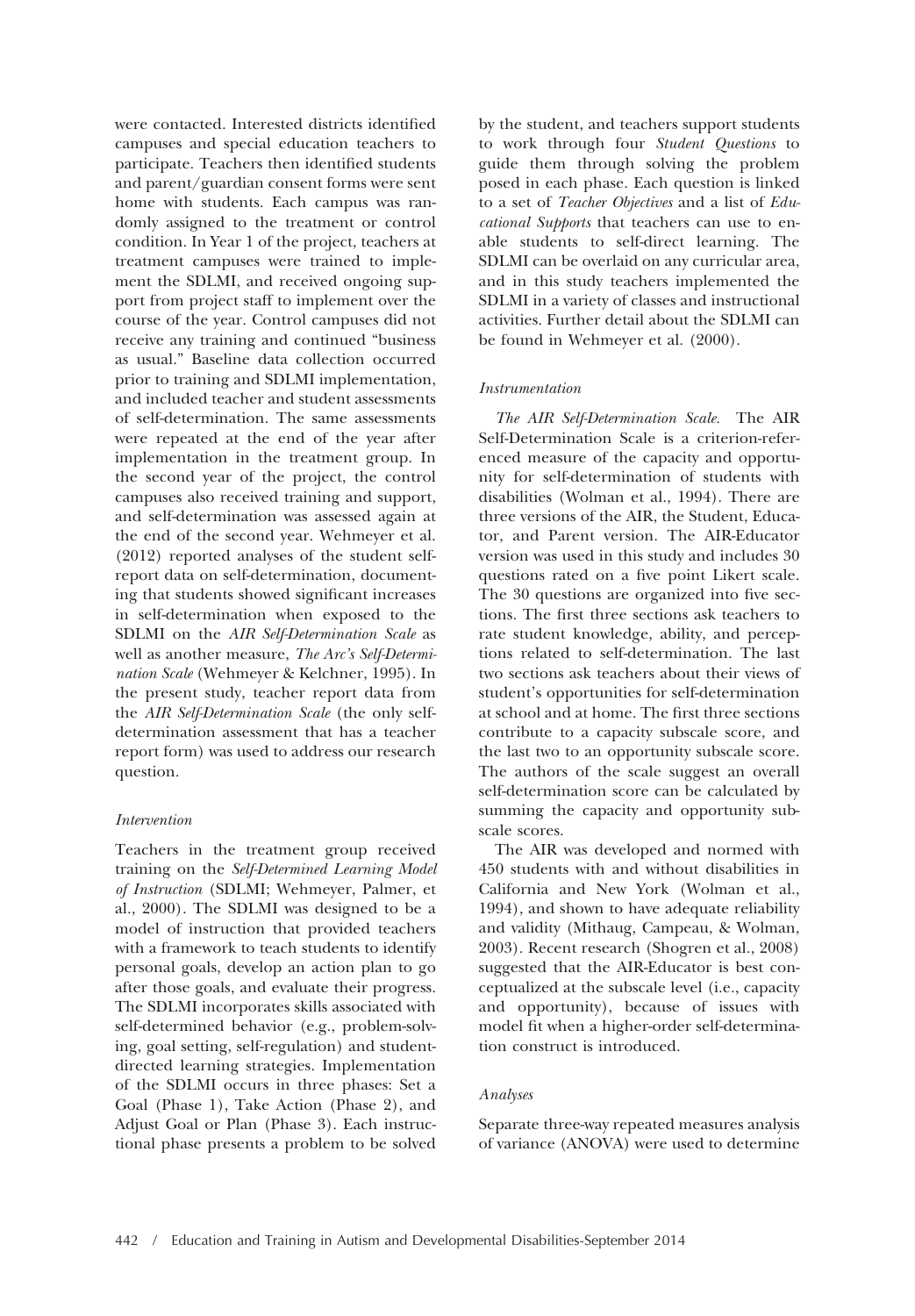| Group        | Measure     | Disability |       | Time 1        |               | Time 2        |               |
|--------------|-------------|------------|-------|---------------|---------------|---------------|---------------|
|              |             | ID $(n)$   | LD(n) | <i>ID</i>     | LD            | ID.           | LD            |
| Intervention | Capacity    | 30         | 52    | 53.33 (11.83) | 59.67 (14.75) | 58.67 (13.76) | 66.04 (13.51) |
|              | Opportunity | 30         | 52    | 23.07(4.11)   | 24.10 (3.72)  | 23.93 (4.44)  | 26.06(3.54)   |
| Control      | Capacity    | 22         | 61    | 54.73 (11.87) | 56.48 (10.98) | 54.73 (11.68) | 58.63 (10.02) |
|              | Opportunity | 23         | 62    | 24.83 (3.05)  | 24.26 (3.97)  | 24.70 (2.46)  | 24.50 (3.07)  |

**Means, Standard Deviations, and N for Disability Category by Group, Measure, and Time**

*Note*. Standard deviations are denoted in parentheses. ID = Intellectual Disability; LD = Learning Disability

if there were any significant differences in teachers' ratings of student self-determination capacity and opportunity based on (a) time (time 1-baseline vs. time 2-end of year), (b) exposure to the SDLMI (SDLMI intervention group vs. control group), and (c) disability category (intellectual vs. learning disability). Time was a within-subjects factor and treatment and disability category were betweensubjects factors.

#### **Results**

**TABLE 1**

Table 1 displays the means and standard deviations for teacher ratings of the capacity and opportunity of students with intellectual and learning disabilities on the AIR-Educator.

Results of the repeated measures ANOVA for teacher ratings of student self-determination capacity are shown in Table 2. There was a significant interaction between *time* and *treatment*,  $F(1,161) = 6.36$ ,  $p = .013$ ,  $\eta^2 = .038$ . The interaction between *time* and *disability*, however, was not significant,  $F(1,161) = 0.71$ ,  $p = .401, \eta^2 = .004, \text{ and neither was the}$ 

*time* by *treatment* by *disability* interaction,  $F(1,161) = 0.09, p = .768, \eta^2 = .001.$ 

Table 3 provides the results of the repeated measures ANOVA for teacher ratings of student self-determination opportunity. The *time* by *treatment* interaction for opportunity was significant,  $F(1,161) = 5.23, p = .023, \eta^2 =$ .031. However, *time* by *disability* interaction was not significant,  $F(1,161) = 1.53$ ,  $p = .218$ ,  $\eta^2$  = .009, nor was the *time* by *treatment* by *disability* interaction,  $F(1,161) = 0.37$ ,  $p =$ .544,  $\eta^2 = .002$ .

Figure 1 displays the average teacher ratings of student capacity and opportunity in the intervention and control group. At *Time 2*, teachers' ratings for students in the treatment group were significantly higher than those in the control group for both capacity and opportunity. For capacity, there was an average increase of 6.0 points in capacity scores, compared to only a 1.6 point increase for the control group, which was a significant difference. For opportunity, while students in the treatment group were actually rated lower in terms of their opportunities at baseline, they

## **TABLE 2**

**Repeated Measures ANOVA for Teachers' Rating of Students' Self-determination Capacity**

| Source                                      | $\mathcal{H}$ | <b>Sum of Squares</b> | Mean Squares |           | $n^2$ |
|---------------------------------------------|---------------|-----------------------|--------------|-----------|-------|
| Time                                        |               | 838.48                | 838.48       | $13.39**$ | 0.077 |
| time $\times$ treatment                     |               | 398.23                | 398.23       | $6.36*$   | 0.038 |
| time $\times$ disability                    |               | 44.33                 | 44.33        | 0.71      | 0.004 |
| time $\times$ treatment $\times$ disability |               | 5.49                  | 5.49         | 0.09      | 0.001 |
| Residual                                    | 161           | 10079.74              | 62.61        |           |       |

 $* p < .05$ . \*\*  $p < .01$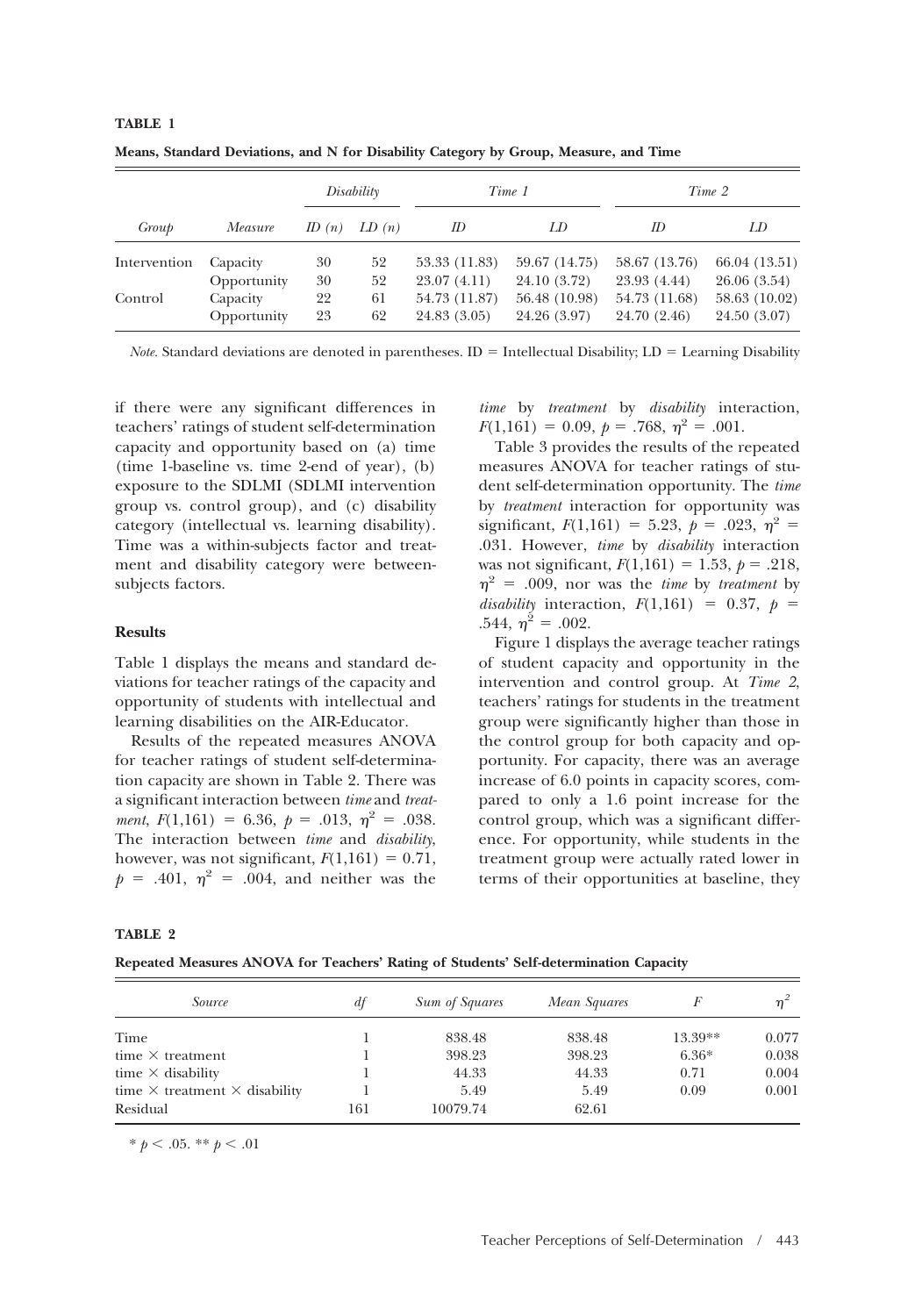|                                             | df  | Sum of Squares | Mean Squares |         | $n^2$ |
|---------------------------------------------|-----|----------------|--------------|---------|-------|
| Time                                        |     | 38.52          | 38.52        | $6.13*$ | 0.036 |
| time $\times$ treatment                     |     | 32.90          | 32.90        | $5.23*$ | 0.031 |
| time $\times$ disability                    |     | 9.60           | 9.60         | 1.53    | 0.009 |
| time $\times$ treatment $\times$ disability |     | 2.33           | 2.33         | 0.37    | 0.002 |
| Residual                                    | 161 | 1024.69        | 6.29         |         |       |

**Repeated Measures ANOVA for Teachers' Rating on Students' Self-determination Opportunity**

 $* \; p < .05$ 

**TABLE 3**

showed significant change over time and by the end of the year, their scores were significantly higher than students in the control group.

#### **Discussion**

Results of this study suggest that when teachers are trained and supported to implement the *Self-Determined Learning Model of Instruction* (SDLMI) with students with disabilities significant increases in their perceptions of student capacity and opportunity for self-determination occur, compared to teachers who do not implement the SDLMI. Establishing significant positive changes in teacher perceptions of student capacity and opportunity as a function of implementing the SDLMI with students is an important addition to the existing literature that has, to this point, focused on changes in student self-reported levels of self-determination resulting from SDLMI instruction (Wehmeyer, Palmer, et al., 2000; Wehmeyer et al., 2012). This is the first study that also establishes a direct relationship between changes in teacher's self-determination instructional practices and their perceptions of student's self-determination outcomes.

Establishing that change occurs at the student and the teacher level is important for several reasons. First, in terms of capacity, the results suggest that after teaching students self-determination skills using the SDLMI, teachers perceive significant changes in their student's knowledge, abilities, and perceptions related to self-determination. While it is logical that changes in teacher perceptions of student capacity would result from instruc-



**Figure 1. Time by treatment interaction on capacity (left) and opportunity (right).**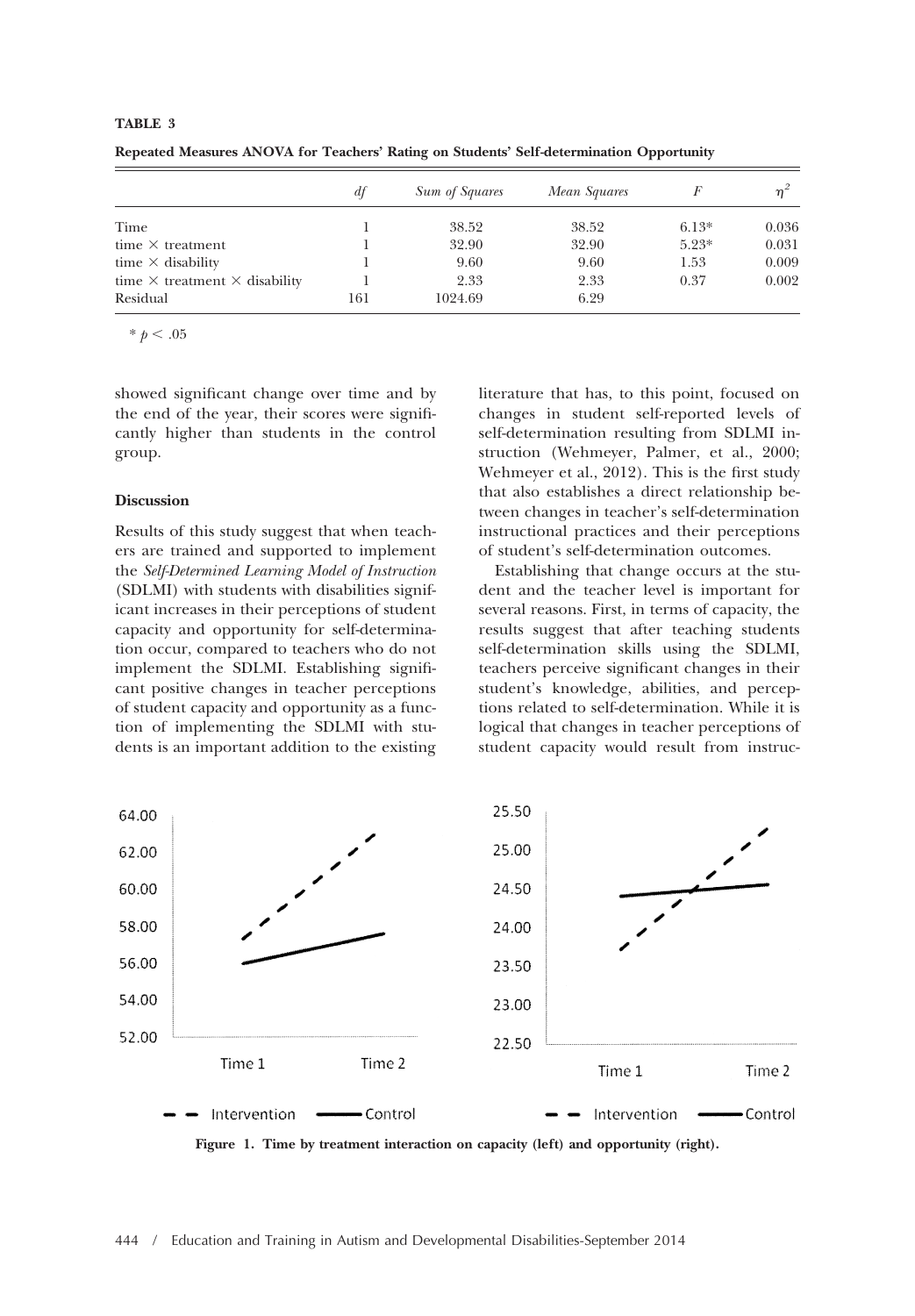tion, it is important to establish this empirically. Further, as shown in panel 1 of Figure 1, some increases in teacher perceptions of student capacity, even in the control group occurred perhaps because of student maturation and the developmental nature of the selfdetermination construct (Shogren & Turnbull, 2006), as well as other opportunities at home, in the community, and in other classes. However, the significantly steeper pattern of change in teacher perceptions of capacity in the treatment group suggests that the SDLMI had an impact on student knowledge, abilities, and perceptions and that teachers were able to recognize these changes in student behavior. Carter and colleagues (2010) suggest that discrepancies in ratings made by students and teachers about student capacity for self-determination may result from teachers not having insight into student selfdetermination because teachers do not frequently observe self-determined behavior in the classroom because of a lack of opportunities for students to use these skills. The present study suggests that when such opportunities are provided, teachers observe significant changes in student behavior. Further, research is needed on the impact of teachers observing such changes on their ongoing instructional practices and their perceptions of student capacity. For example, does observing such change in students make teachers more likely to continue to implement selfdetermination instruction for current and future students? Additionally, Elmore (2005) found that teachers often connect student learning with student characteristics and not their own teaching practices. Does implementing an intervention such as the SDLMI and seeing change in student behavior lead to teacher's better understand their student's capacities?

Second, in terms of opportunity, researchers have established that teachers do not feel confident in their ability to implement selfdetermination instruction (Mason et al., 2004; Wehmeyer, Agran, et al., 2000), and therefore, their ability to impact student selfdetermination. The results of this study suggest, however, that when teachers are trained and receive support to implement the SDLMI with students, they perceive students as having significantly greater opportunities for selfdetermination. As shown in the second panel of Figure 1, despite initial differences in the treatment and control group with teachers rating treatment group students as having significantly lower opportunities for selfdetermination, the control group's opportunity ratings stayed relatively flat over the course of the study while the treatment group's opportunities ratings shown significant and steep growth. As with capacity, it is important to establish empirically that teachers perceive the SDLMI as creating additional opportunities for students to engage in selfdetermined behavior. The results suggest that without training and support teachers may not have the resources or knowledge to implement self-determination instruction. This could be due to the fact that special education teachers report not learning about selfdetermination in pre-service programs (Thoma, Baker, & Saddler, 2002), or that teachers often have limited support for thinking concretely and creatively about how to create opportunities for self-determination throughout the instructional day. The SDLMI provides a natural mechanism for self-determination instruction to be overlaid throughout the curriculum, and researchers have argued that a central aspect of enabling students to become self-determined young people is to create repeated opportunities for these skills to be practiced throughout the instructional day (Algozzine, Browder, Karvonen, Test, & Wood, 2001; Shogren et al., 2007; Wehmeyer & Schalock, 2001). This study demonstrates that when teachers are provided training and support, in this case from university personnel, changes in teacher perceptions of student opportunities for self-determination occur. Further research is needed, however, on how to create and sustain these changes as well as on how to enable teachers to generalize instruction to subsequent students.

Unexpectedly, no significant differences were found in teacher ratings of student capacity and opportunity for self-determination based on disability label (intellectual disability vs. learning disability). In previous studies, researchers have found that teachers tend to rate capacity for self-determination lower for students with intellectual disability, although they do not tend to rate opportunities differently (Shogren et al., 2007). Further, students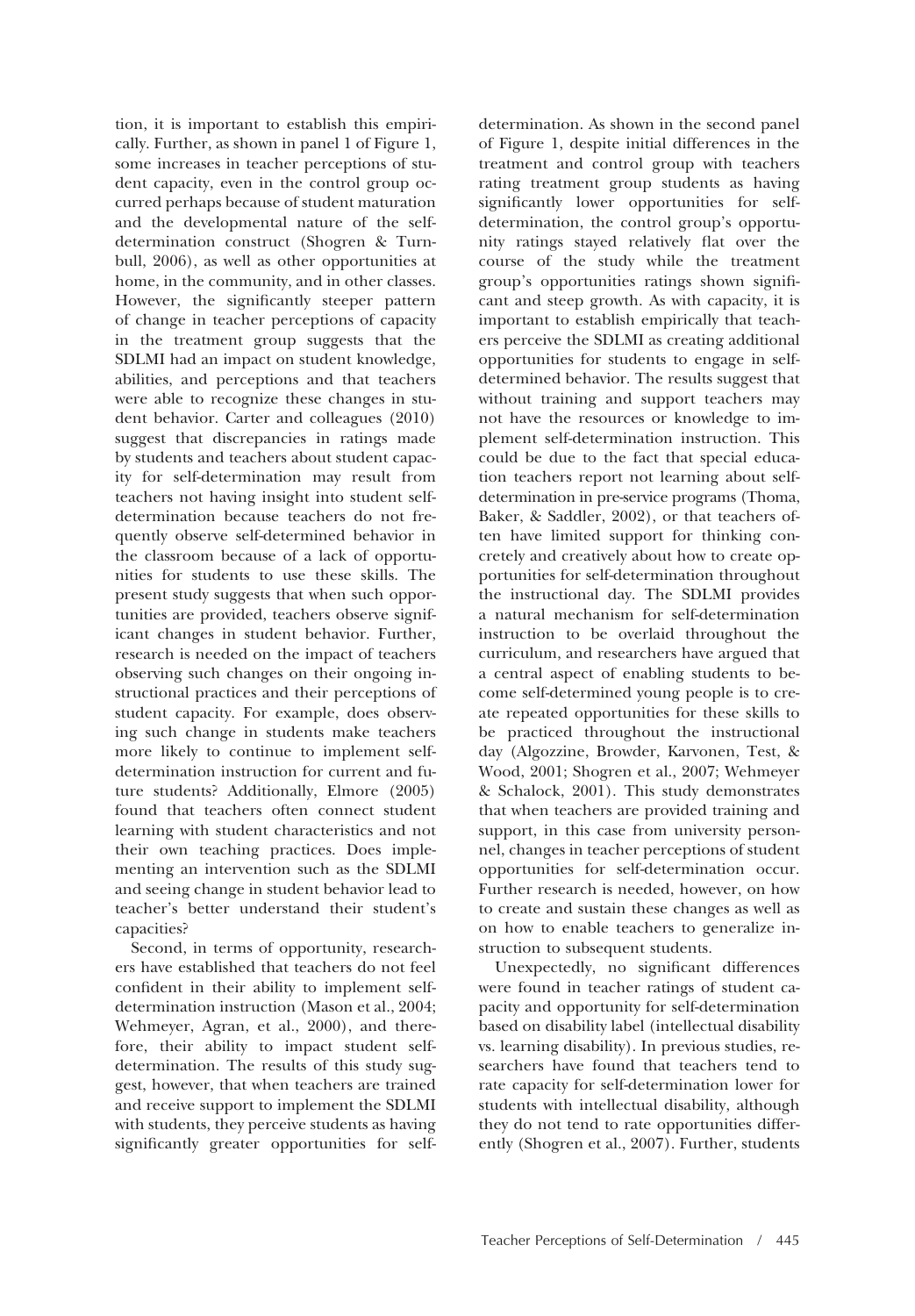with intellectual disability tend to rate their overall levels of self-determination lower than students with learning disability (Shogren et al., 2007; Wehmeyer et al., 2012). It is possible that these findings were an artifact of the relatively small sample size in the intellectual disability group particularly given that, as shown in Table 1, small (but non-significant) differences consistent with previous research were observed across disability groups. Further research is needed, with a larger sample that further explores differences in perceptions related to disability label as well as other student characteristics. For example, Shogren, Kennedy, Dowsett, and Little (in press) explored data on the essential characteristics of self-determination measured in the National Longitudinal Transition Study-2 and found that rather than mean level differences between disability groups as found in the majority of previous research, when exploring self-determination data with the nationally representative NLTS2 sample differences were more prevalent in the latent variances, suggesting significant variability in the distribution of scores within disability groups as well as across disability groups. Further research is needed to develop a more in-depth understanding of the factors that influence student's relative levels of self-determination as well as teacher perceptions of student's capacity and opportunity for self-determination.

## *Limitations*

While the results of this study provide important information about teacher perceptions of student capacity as a function of the implementation of the SDLMI, there are several limitations that must be considered in interpreting the findings. First, the primary purpose of the overall project from which these data were collected was to analyze changes in student's self-reported levels of selfdetermination. Thus, sample selection was concentrated primarily at the student level, not at the teacher level. Although random assignment occurred at the campus level, meaning both students and teachers within each high school campus were randomly assigned to the treatment or control group regardless of their individual characteristics, in terms of sample size and sample characteristics, the focus was on recruiting a sufficient sample of students. Further research is needed that targets teachers as the key unit of analysis, particularly to understand changes in their behavior and to ensure a sufficient sample size to explore both student and teacher characteristics that influence the results, which we were not able to do in this study because of the relatively small sample of teachers. Second, for the opportunity subscale on the AIR Self-Determination Scale, there were significant differences in teacher's initial ratings of student opportunities for self-determination across the control and treatment group, with the control group scoring higher in opportunities. This suggests there may have been systematic difference in the control and treatment group, not accounted for by the random assignment at the campus level. Despite these initial differences, however, limited change was observed in the control group, and the treatment group increased significant, suggesting an impact of the SDLMI intervention. Third, multiple factors both within and outside the school environment can impact student capacity for self-determination as well as teacher's practices related to creating opportunities for self-determination instruction. We were unable to explore all of these factors in our analyses, and more work is needed to systematically examine the complex factors that influence teacher's chosen instructional practices and student outcomes.

# *Implications for Future Research and Practice*

Researchers have asserted that self-determination instruction should be strewn throughout the school day in multiple learning contexts so that students have frequent opportunities to practice self-determination skills (Carter & Lunsford, 2005). Given past research suggesting that teachers do not feel adequately prepared in their preservice programs to teach self-determination (Mason et al., 2004; Wehmeyer, Agran, et al., 2000), future research is needed focused on the development of preservice training activities that lead to greater teacher self-efficacy in teach selfdetermination. Research is also needed on supports for in-service teachers to enable them to infuse self-determination into their curriculum. Researchers have suggested the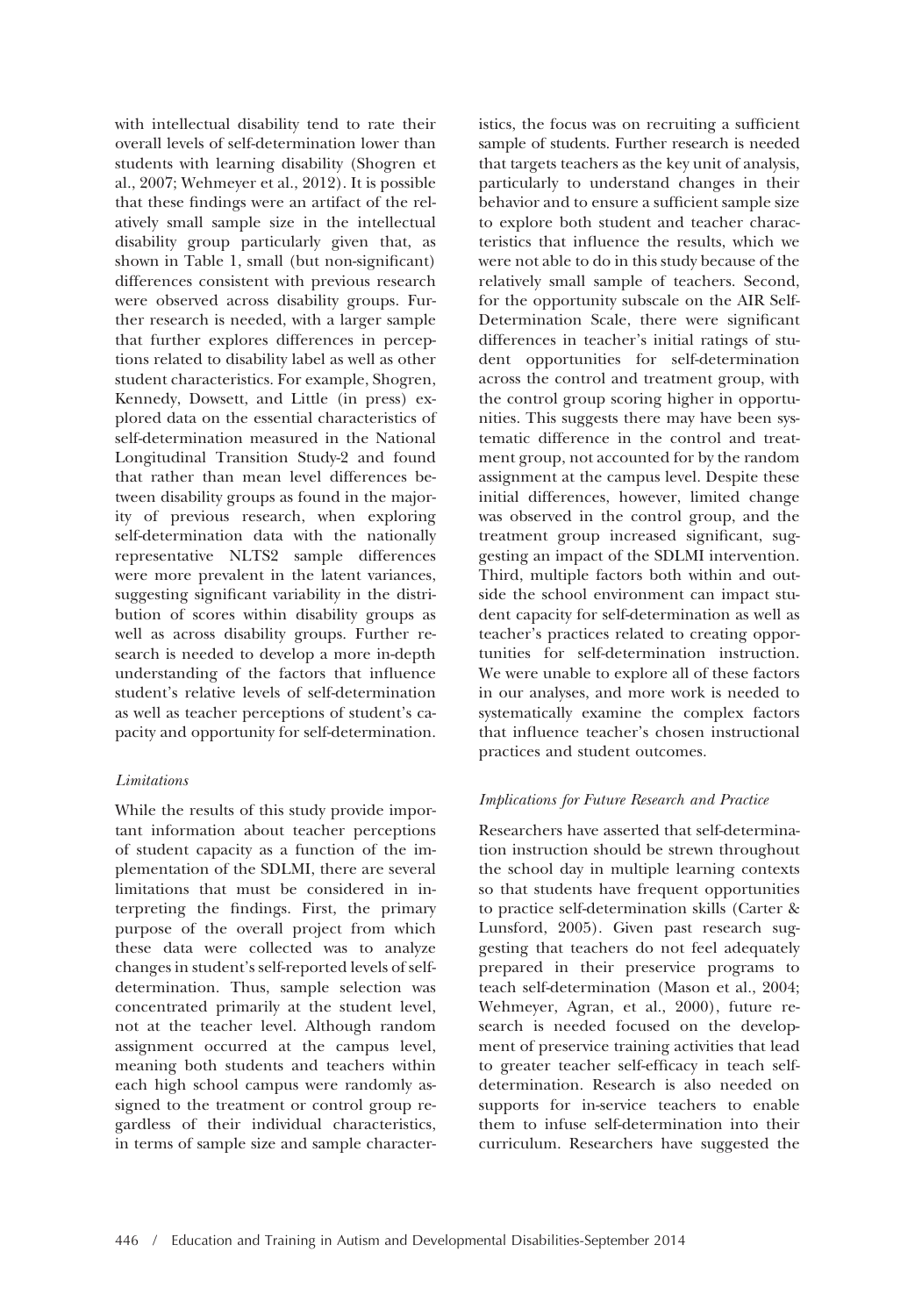importance of school leadership buy-in, as well as time to develop and implement activities (Eisenman & Chamberlin, 2001). In the present project, university support was available to deliver in-service training as well as to provide ongoing support for teachers on their implementation in the classroom; further work is needed on models for professional development around self-determination that support and enable teachers to learn about and implement self-determination instruction, including the development of schooluniversity partnerships.

In practice, the results of this research suggest the impact that providing opportunities for self-determination using the SDLMI can have on teacher perceptions of student capacity and opportunities. As teachers have opportunities to implement instruction and see self-determination come to fruition in students they will become more able to facilitate greater self-determined behaviors through rigorous instruction and curricular experiences. Perhaps the more teachers experience this, the more growth they may perceive in students and the greater changes they may see both in their instructional practices and in the students they teach. Field and Hoffman (2002) suggest that implementing selfdetermination curricula could give practitioners the opportunities to become familiar with new content, adapt their skills to new materials, adopt the curricular activities to the environment, and take initiative to create changes in their classrooms. Walker et al. (2011) state that how individuals perceive individuals with disabilities is often a major limiting factor in the creation of opportunities for self-determined behavior. Perhaps as teachers see changes in students linked with instruction they are delivering, this will create even more opportunities for embedding opportunities for self-determination through the instructional day and improving student selfdetermination outcomes.

#### **References**

Algozzine, B., Browder, D., Karvonen, M., Test, D. W., & Wood, W. M. (2001). Effects of interventions to promote self-determination for individuals with disabilities. *Review of Educational Research, 71,* 219 –277. doi: 10.3102/00346543071002219

- Carter, E. W., & Lunsford, L. B. (2005). Meaningful work: Improving employment outcomes for transition-age youth with emotional and behavioral disorders. *Preventing School Failure, 49,* 63– 69.
- Carter, E. W., Trainor, A., Owens, L., Sweden, B., & Sun, Y. (2010). Self-determination prospects of youth with high-incidence disabilities: Divergent perspectives and related factors. *Journal of Emo*tional and Behavioral Disorders, 18, 67-81. doi: 10.1177/1063426609332605
- Cobb, R. B., Lehmann, J., Newman-Gonchar, R., & Alwell, M. (2009). Self-determination for students with disabilities: A narrative metasynthesis. *Career Development for Exceptional Individuals, 32,* 108 – 114. doi: 10.1177/0885728809336654
- Eisenman, L. T., & Chamberlin, M. (2001). Implementing self-determination activities: Lessons from schools. *Remedial and Special Education, 22,* 138 –147.
- Elmore, R. F. (2005). *School reform from the inside out: Policy, practice, and performance*. Cambridge, MA: Harvard Education Press.
- Field, S., & Hoffman, A. (2002). Preparing youth to exercise self-determination: Quality indicators of school environments that promote the acquisition of knowledge, skills, and beliefs related to self-determination. *Journal of Disability Policy Studies, 13,* 113–118.
- Karvonen, M., Test, D. W., Wood, W. M., Browder, D., & Algozzine, B. (2004). Putting selfdetermination into practice. *Exceptional Children, 71,* 23– 41.
- Mason, C., Field, S., & Sawilowsky, S. (2004). Implementation of self-determination activities and student participation in IEPs. *Exceptional Children, 70,* 441– 451.
- Mithaug, D. E., Campeau, P. L., & Wolman, J. M. (2003). Assessing self-determination prospects among students with and without disabilities. In D. E. Mithaug, D. K. Mithaug, M. Agran, J. E. Martin & M. L. Wehmeyer (Eds.), *Self determined learning theory: Construction, verification, and evaluation* (pp. 61–76). Mahwah, NJ: Lawrence Erlbaum Associates.
- Powers, L. E., Geenen, S., Powers, J., Pommier-Satya, S., Turner, A., Dalton, L., Swand, P. (2012). My Life: Effects of a longitudinal, randomized study of self-determination enhancement on the transition outcomes of youth in foster care and special education. *Children and Youth Services Review, 34,* 2179 –2187.
- Shogren, K. A., Kennedy, W., Dowsett, C., & Little, T. D. (in press). Autonomy, psychological empowerment, and self-realization: Exploring data on self-determination from NLTS2. *Exceptional Children*.
- Shogren, K. A., & Turnbull, A. P. (2006). Promoting self-determination in young children with disabil-